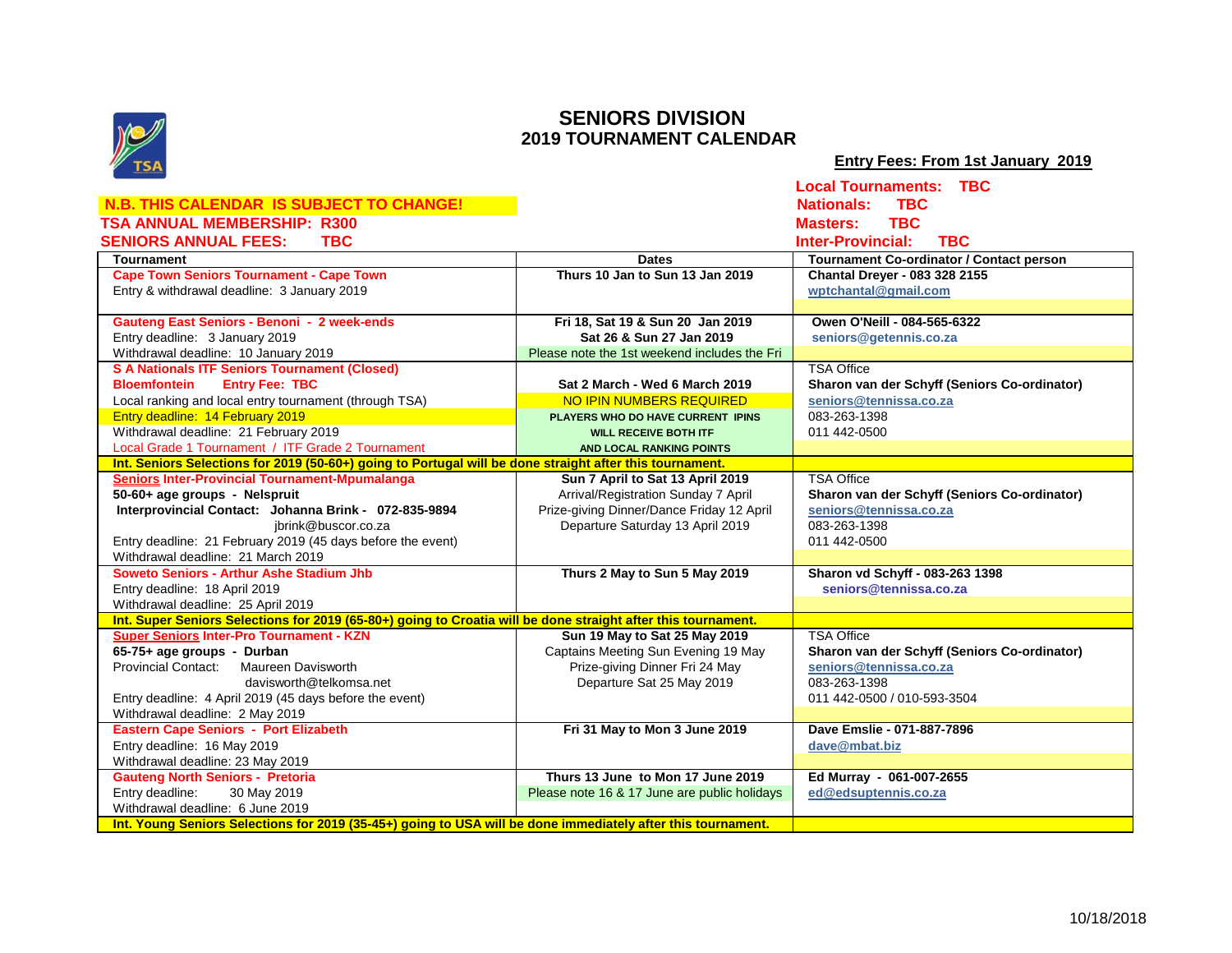| <b>South Coast Seniors - Margate</b>                         | Thurs 4 July to Sun 7 July 2019              | Raj Naganna - 083-555-5021                   |
|--------------------------------------------------------------|----------------------------------------------|----------------------------------------------|
| Entry deadline: 20 June 2019                                 |                                              | rajnaganna@hotmail.com                       |
| Withdrawal deadline: 27 June 2019                            |                                              |                                              |
| <b>Mpumalanga Seniors - Nelspruit</b>                        | Thurs 18 July to Sun 21 July 2019            | Johann Greyling - 083-229-8215               |
| Entry deadline: 4 July 2019                                  |                                              | mptennis@lantic.net                          |
| Withdrawal deadline: 11 July 2019                            |                                              |                                              |
| <b>KwaZulu-Natal Seniors Tournament - Durban</b>             | Wed 7 Aug to Sun 11 Aug 2019                 | Maureen Davisworth - 083-776-6895            |
| Entry deadline: 25 July 2019                                 | Please note 9 Aug is a public holiday.       | 031-266-6895                                 |
| Withdrawal deadline: 1 August 2019                           |                                              | davisworth@telkomsa.net                      |
|                                                              |                                              |                                              |
| <b>ITF Seniors World Team Championships - Portugal</b>       | Sun 4th Aug to Fri 9th/Sat 10th Aug 2019     |                                              |
| 50-60+ - Lisbon & Esporil                                    |                                              | <b>TSA Office</b>                            |
| Team entry deadline:                                         |                                              | Sharon van der Schyff (Seniors Co-ordinator) |
| Player nomination deadline:                                  |                                              | seniors@tennissa.co.za                       |
| Team withdrawal deadline:                                    |                                              |                                              |
| <b>ITF Seniors World Individual Championships - Portugal</b> | Sat 10th Aug to Sat 17th Aug 2019            | 083-263-1398                                 |
| 50-60+ - Lisbon & Esporil                                    |                                              | 011 442 0500                                 |
| Entry deadline:                                              |                                              |                                              |
| Withdrawal deadline:                                         |                                              |                                              |
| Freeze & Doubles Matching Deadline:                          |                                              |                                              |
| Young Seniors Inter-Pro Tourn. - NORTH WEST                  | Sun 25th to Sat 31st August 2019             | <b>TSA Office</b>                            |
| 30-45+ age groups - Potchefstroom                            | т                                            | Sharon van der Schyff (Seniors Co-ordinator) |
|                                                              | Prize-giving Dinner/Dance Friday 30 Aug      | seniors@tennissa.co.za                       |
|                                                              | Departure Sat 31 Aug                         | 083-263-1398                                 |
| Entry deadline: 11 July 2019                                 |                                              | 011 442 0500                                 |
| Withdrawal deadline: 8 August 2019                           |                                              |                                              |
| <b>ITF Super Seniors World Team Championships - Croatia</b>  | Sun15th to Sat 21st September 2019           | <b>TSA Office</b>                            |
| $65 - 80 + -$ Umag                                           |                                              | Sharon van der Schyff (Seniors Co-ordinator) |
| Team entry deadline:                                         |                                              |                                              |
| Player nomination deadline:                                  |                                              | seniors@tennissa.co.za                       |
| Team withdrawal deadline:                                    |                                              |                                              |
| <b>ITFSuper Seniors World Individual Champs - Croatia</b>    | Sat 21st to Sat 28th September 2019          | 083-263-1398                                 |
| $65 - 80 + -$ Umag                                           |                                              | 011 442 - 0500                               |
| Entry deadline:                                              |                                              |                                              |
| Withdrawal deadline:                                         |                                              |                                              |
| Freeze & Doubles Matching Deadline:                          |                                              |                                              |
| <b>Boland Seniors - Strand</b>                               | Sat 21 Sept to Tues 24 Sept 2019             | Ronel Pieterse - 083-562-7198                |
| Entry deadline: 5 September 2019                             | Please note Tues 24 Sept is a public holiday | ronelpieterse10@gmail.com                    |
| Withdrawal deadline: 12 September 2019                       |                                              |                                              |
| <b>North West Seniors - Klerksdorp</b>                       | Sat 21 Sept to Tues 24 Sept 2019             | Gert Meyer - 083-252-9272                    |
| Entry deadline: 5 September 2019                             | Please note Tues 24 Sept is a public holiday | drbles@icloud.com                            |
| Withdrawal deadline: 12 September 2019                       |                                              |                                              |